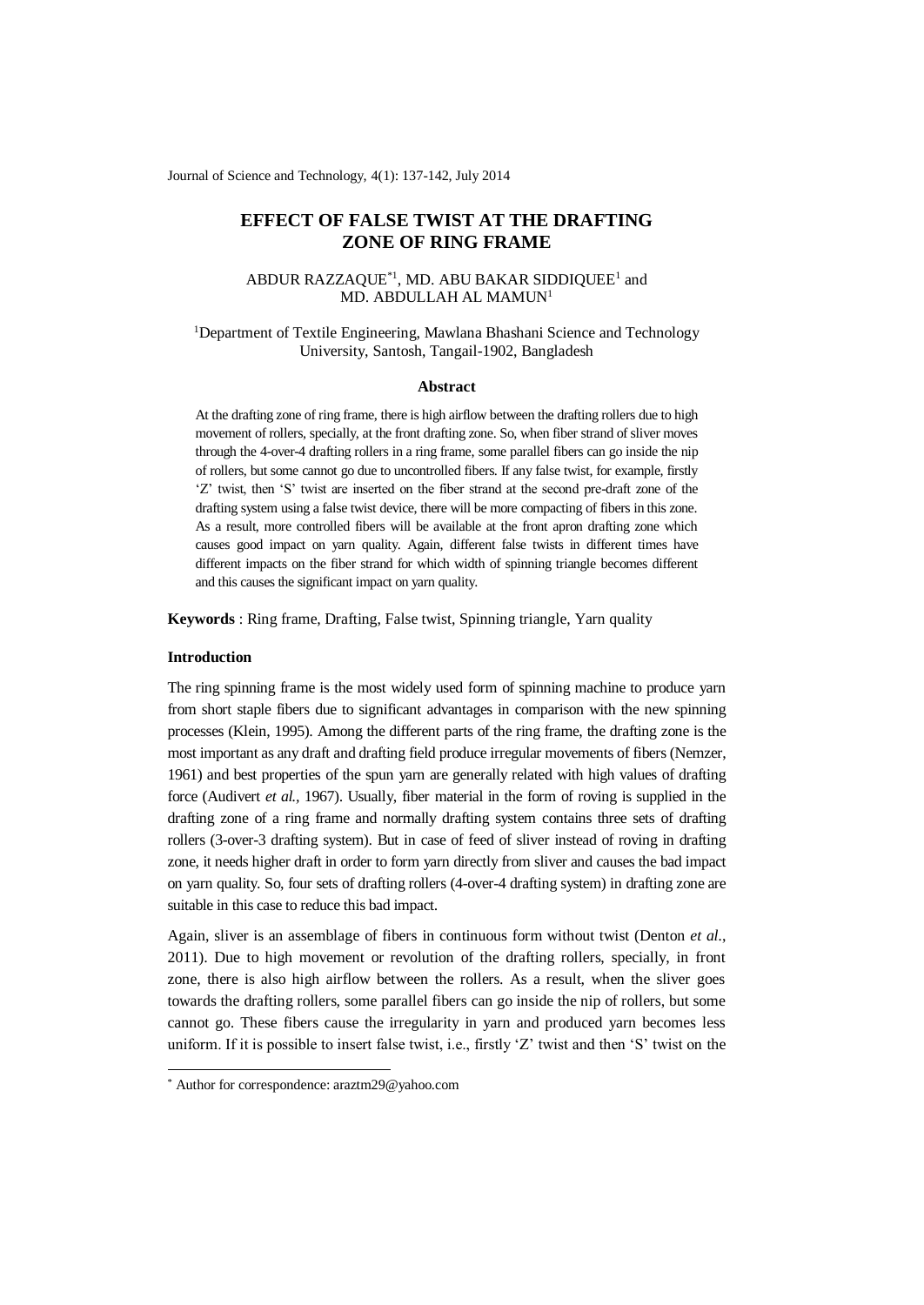fiber strand of the sliver between the drafting rollers, then there will be more compacting of fibers because of false twist and in this case, more regular and more uniform yarn can be produced. Again, false twists in different times have also the significant influence on spinning triangle which is a critical area in the spinning process of staple yarn in influencing the spun yarn properties (Feng *et al.,* 2010).

In the experiment, a device named 'False Twist Aggregate' was used with an oblong key to insert false twists with different times on the fiber strand of sliver at the second predraft zone of four sets of drafting rollers and 20 tex yarn was produced at each time. During the production, width of spinning triangle was measured for each trial. After production, yarn quality was measured and the properties, i.e., CV% for yarn evenness and yarn strength were analyzed and finally the results of different trials were compared to find out the optimum false twist in respect of time.

#### **Material**

The raw material that was used to produce yarn was sliver. This sliver was composed of cotton and polyester fibers. 80% US-Pima cotton was mixed with 20% polyester to make the sliver. Staple length of fiber in the sliver was 34.39 mm and fineness of sliver was 4100 tex.

#### **Machine and Device**

#### *Ring frame*

The ring frame that was used for the preparation of yarn from sliver was "Laboratory Spinning Unit LSE 2000" of Cetex. It had six spindles in total, but only spindle no-6 was used in the experiment. Suessen HP-drafting system, i.e., HP-GX 4010 (4-over-4 drafting system) was used. Different related parameters which were set up are shown in Table 1.

| Table 1. Different related parameters of the ring frame |  |  |  |
|---------------------------------------------------------|--|--|--|
|---------------------------------------------------------|--|--|--|

| Parameters                                                              | Amount            |
|-------------------------------------------------------------------------|-------------------|
| Spindle speed                                                           | 10000 rpm         |
| Delivery speed                                                          | $12.5$ m/min      |
| <b>TPM</b>                                                              | 800               |
| Spacer size                                                             | $3.25 \text{ mm}$ |
| $1st$ (front) to $2nd$ bottom roller                                    | 45.50 mm          |
| $2nd$ to $3rd$ bottom roller ( $2nd$ pre-draft zone)                    | $50 \text{ mm}$   |
| $3rd$ to 4 <sup>th</sup> bottom roller (1 <sup>st</sup> pre-draft zone) | $53 \text{ mm}$   |
| Shore hardness of back cot roller                                       | $83^\circ$        |
| Shore hardness of front cot roller                                      | $63^\circ$        |

Here, optimum spindle speed and delivery speed were set up and these were 10000 rpm and 12.5 m/min respectively. TPM and spacer size were taken in respect of yarn fineness. Bottom roller settings were adjusted according to the fiber length of sliver.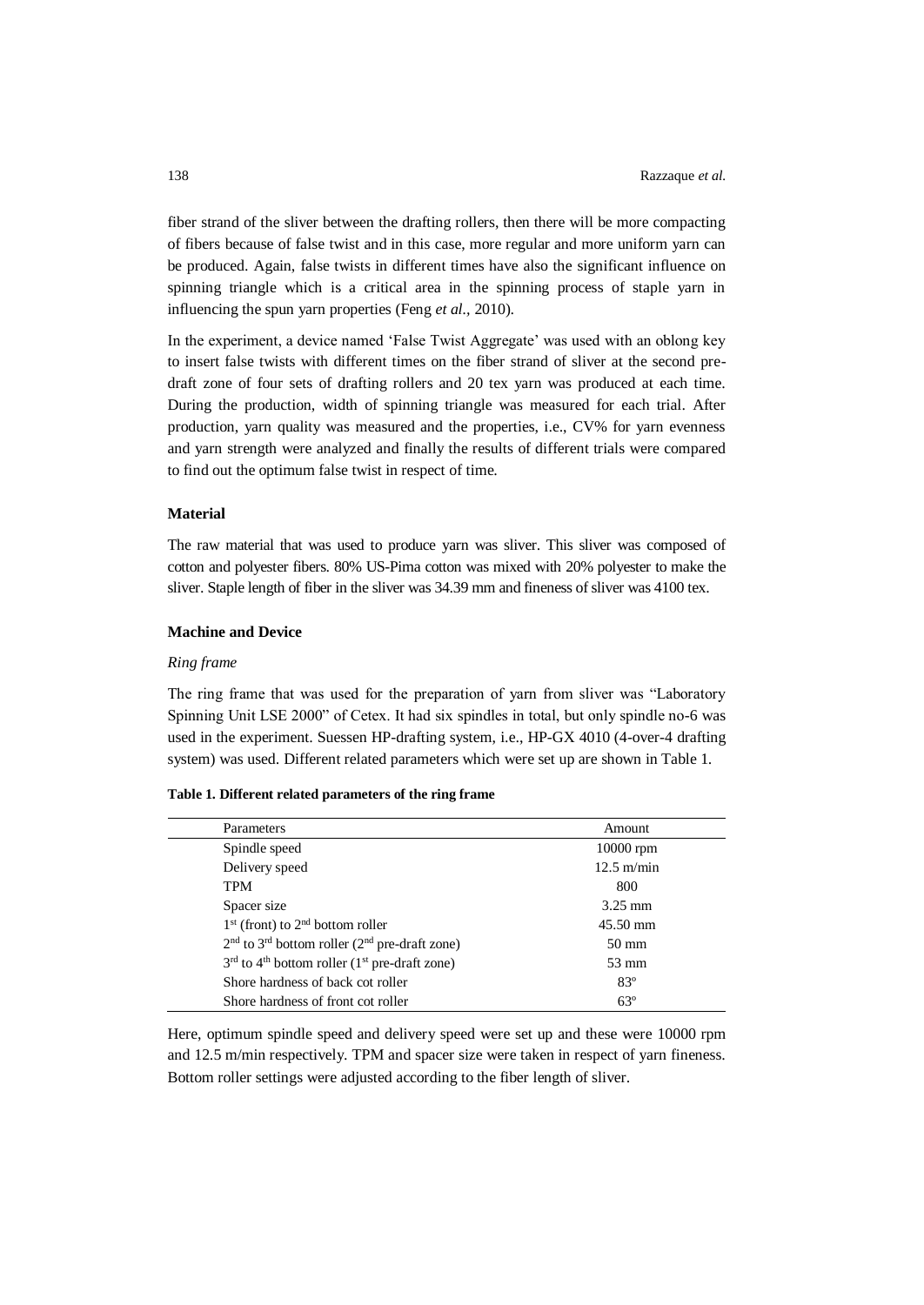#### Effect of False Twist at the Drafting Zone of Ring Frame 139

#### *'False Twist Aggregate' device*

The device that was used to insert false twist on the fiber strand was named as 'False Twist Aggregate'. It was a new device, but an important part to accomplish the experiment. An oblong key was positioned at the one end of the device (as shown in Fig. 1). On the other end of the device, there was a handle which could be rotated manually.



**Fig. 1.** 'False Twist Aggregate' device

Inside the device, there was a plastic belt which connected the handle with the key. As a result, with the rotation of handle, the key also rotated. Fiber strand of sliver passed through the hole of oblong key. When the handle rotated clockwise, the key also rotated clockwise and thus 'Z' twist was inserted. Similarly, when counter-clockwise, then 'S' twist was inserted on the fiber strand at the time of passing through the hole of key. However, this device was set up at the second pre-draft zone of the 4-over-4 drafting system.

#### *Methods*

The 'False Twist Aggregate' device was set up at the second pre-draft zone of the  $(4 - over - 4)$  drafting system of the ring frame. Because, if it was set up at the first predraft zone, then the fiber strand of the sliver that was just fed through the back rollers nip and that had not yet been drafted, would break during false twisting, as a result, it would not be possible to produce yarn in that case. However, when the handle was rotated completely one cycle manually, then one twist was finished. In this way, firstly one 'Z' twist in one second and just after that one 'S' twist in one second were inserted manually on the fiber strand. Then, one false twist in two seconds, one false twist in three seconds and one false twist in four seconds were inserted. Each time, 'S' twist was inserted just after 'Z' twist.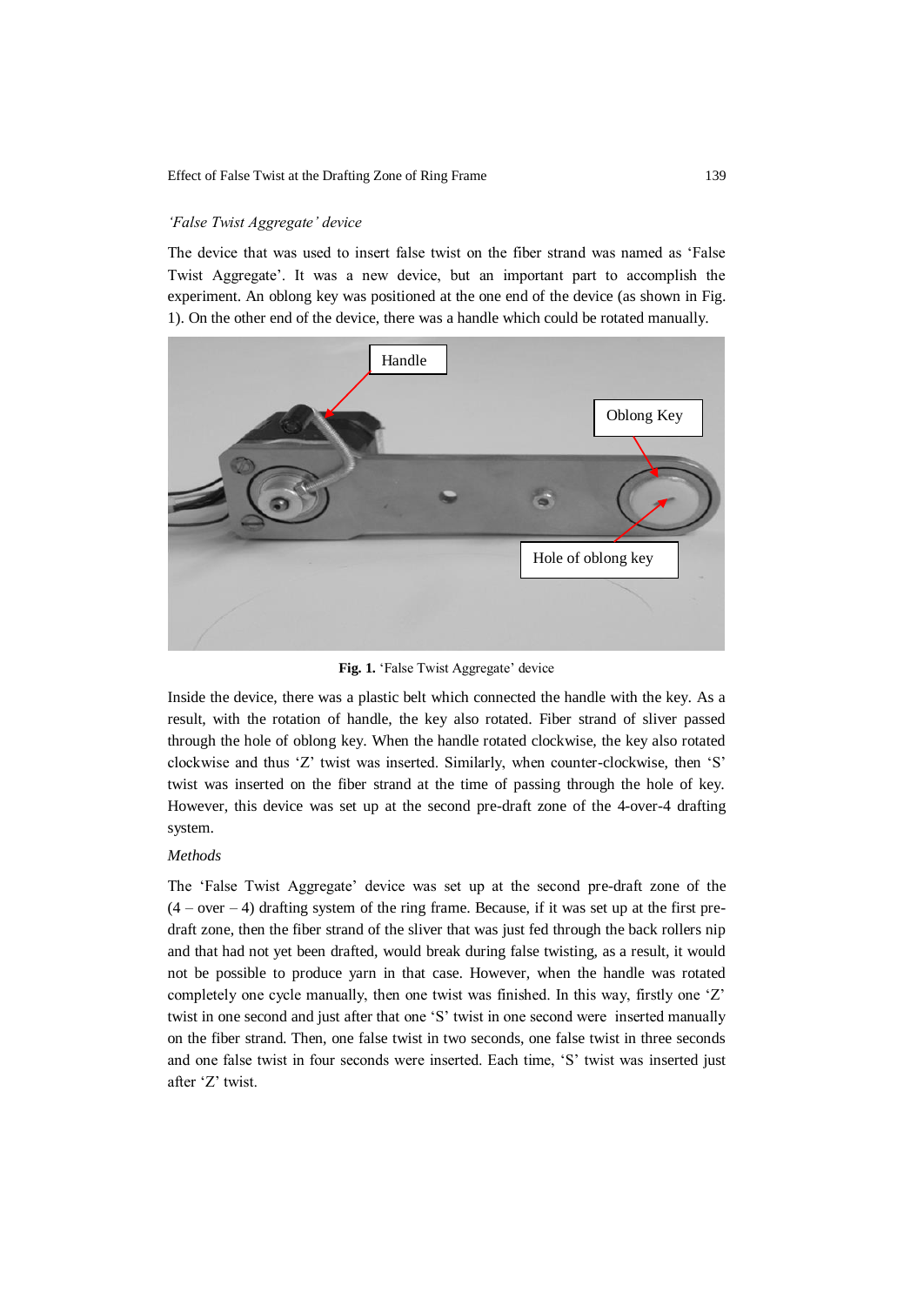

**Fig. 2.** Close view of 4-over-4 drafting system

Width of spinning triangle was measured using 'white marker' and 'slide caliper' during the production of each trial. After production, the tests of samples were carried out at standard testing conditions (BSI, 1963). Then CV% for yarn evenness was measured using 'Keisokki Evenness Tester 80' with testing speed of 200 m/min and tenacity of yarn was measured using yarn strength tester 'Textechno STATIMAT ME'.

### **Results and Discussion**

## *Influence on width of spinning triangle*

If the test results of width of spinning triangles for one false twist in different times are considered, then the following graph is obtained.



**Fig. 3.** Width of spinning triangle for one false twist in different times

From the above graph, it is very clear that width of spinning triangle is the lowest when one false twist in one second, but with the increase of time, width of triangle also increases. So, it can be said that width is minimum for one false twist at minimum time.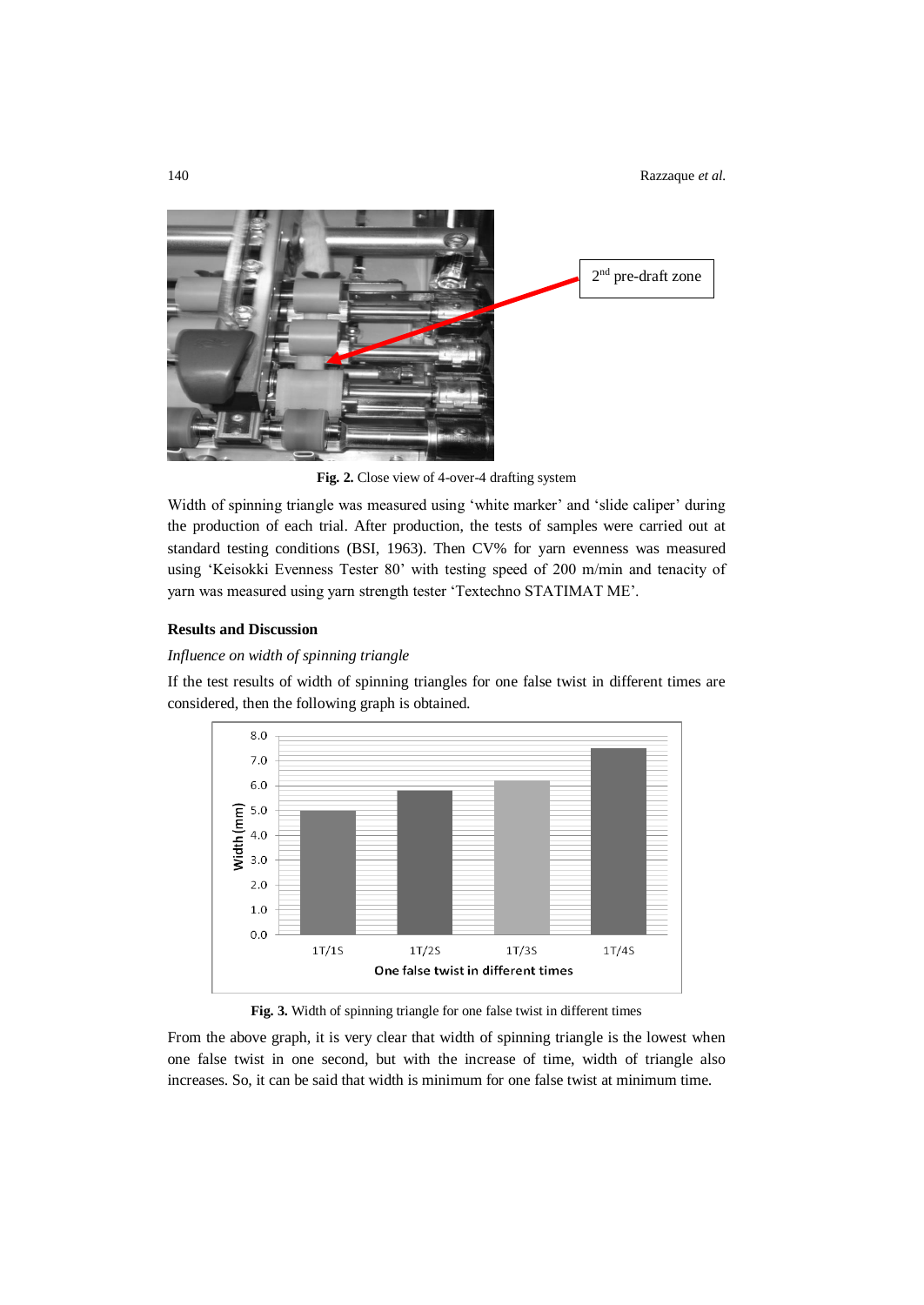# *Influence on yarn evenness*

If the test results for one false twist in different times in respect of CV% for yarn evenness are considered, then the following graph is obtained.



**Fig. 4.** CV% for yarn evenness when one false twist in different times

Here, the trend is same as the trend for width of spinning triangle. CV% is minimum when one false twist is inserted in one second, but with the increase of time, it also increases gradually. So, it can be said that it is possible to produce better quality yarn by inserting one false twist at less time.

# *Influence on yarn strength*

If the test results of yarn strength for one false twist in different times are considered, then the graph is shown in Fig. 5.



**Fig. 5.** Tenacity for one false twist in different times